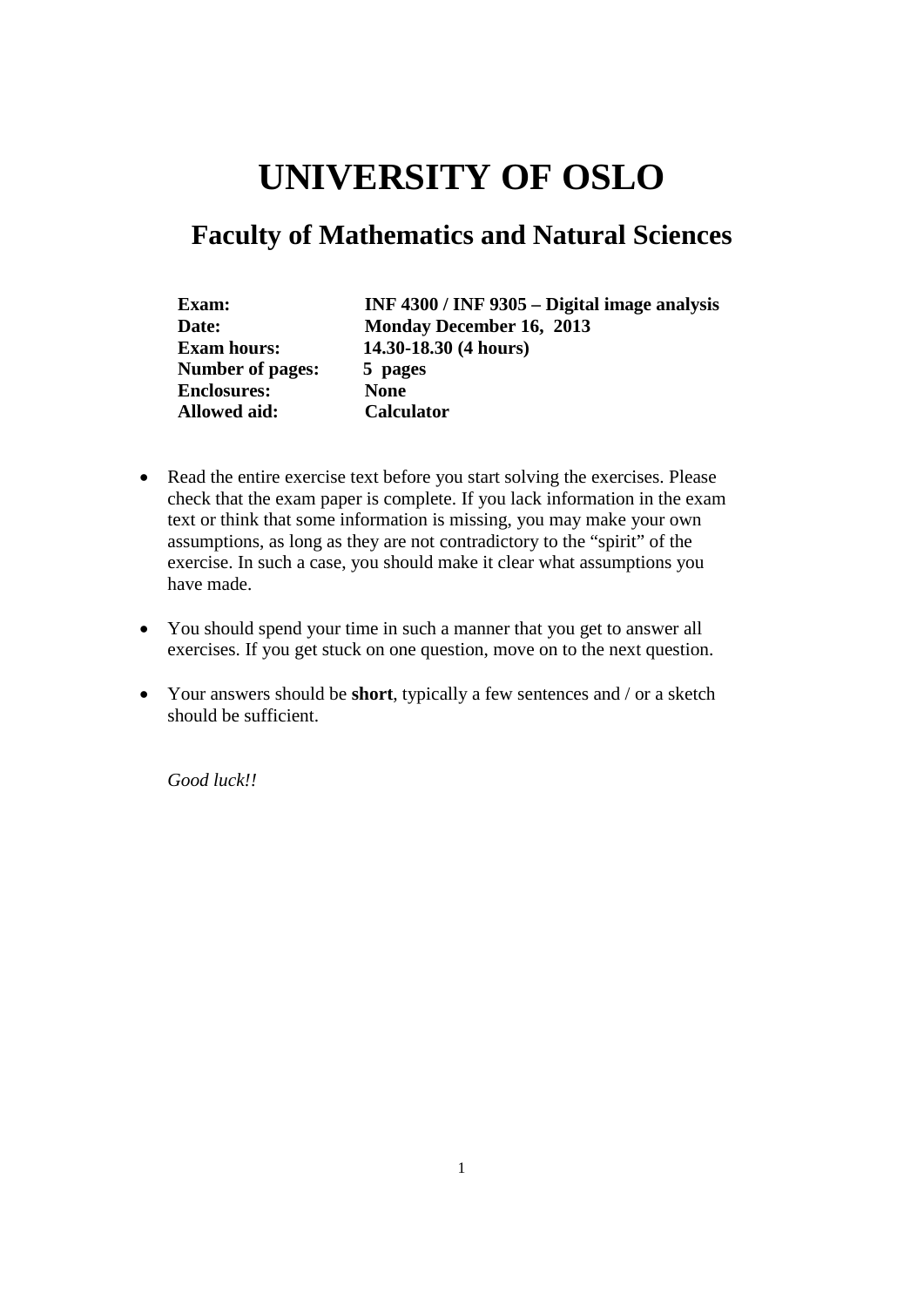#### **Exercise 1: Texture**

You are given an image with a periodic texture in a sinusoidal pattern as given below. The image was created as a 1D sinus signal  $f(x)=100\sin(20\pi x)+100$ ; so the amplitude varies gradually between 0 and 200 (not as abrupt as the image figure might indicate). For simplicity, in this exercise we will use number of gray levels G=200.



A profile of the gray levels along a horisontal line in the in the image is also given:



- a) If you create a GLCM matrix with an offset  $\Delta x=0$  and offset  $\Delta y=10$ , what would the shape of the pattern that will appear in the GLCM matrix look like? Please make a simple sketch of the GLCM matrix including the axes of the coordinate system. Will it change with a different ∆y offset if ∆x=0? Please explain!
- b) This image is periodic in the horisontal direction with a period of  $x=20$ . What will the GLCM matrix look like with  $\Delta x=20$  and offset  $\Delta y=0$ ? Explain!
- c) Sketch the shape of the GLCM matrix with  $\Delta x=10$  and offset  $\Delta y=0$ , and explain your reasoning.
- d) PHD students only: As ∆x goes from 0 to 5, discuss how the shape of the GLCM matrix will change.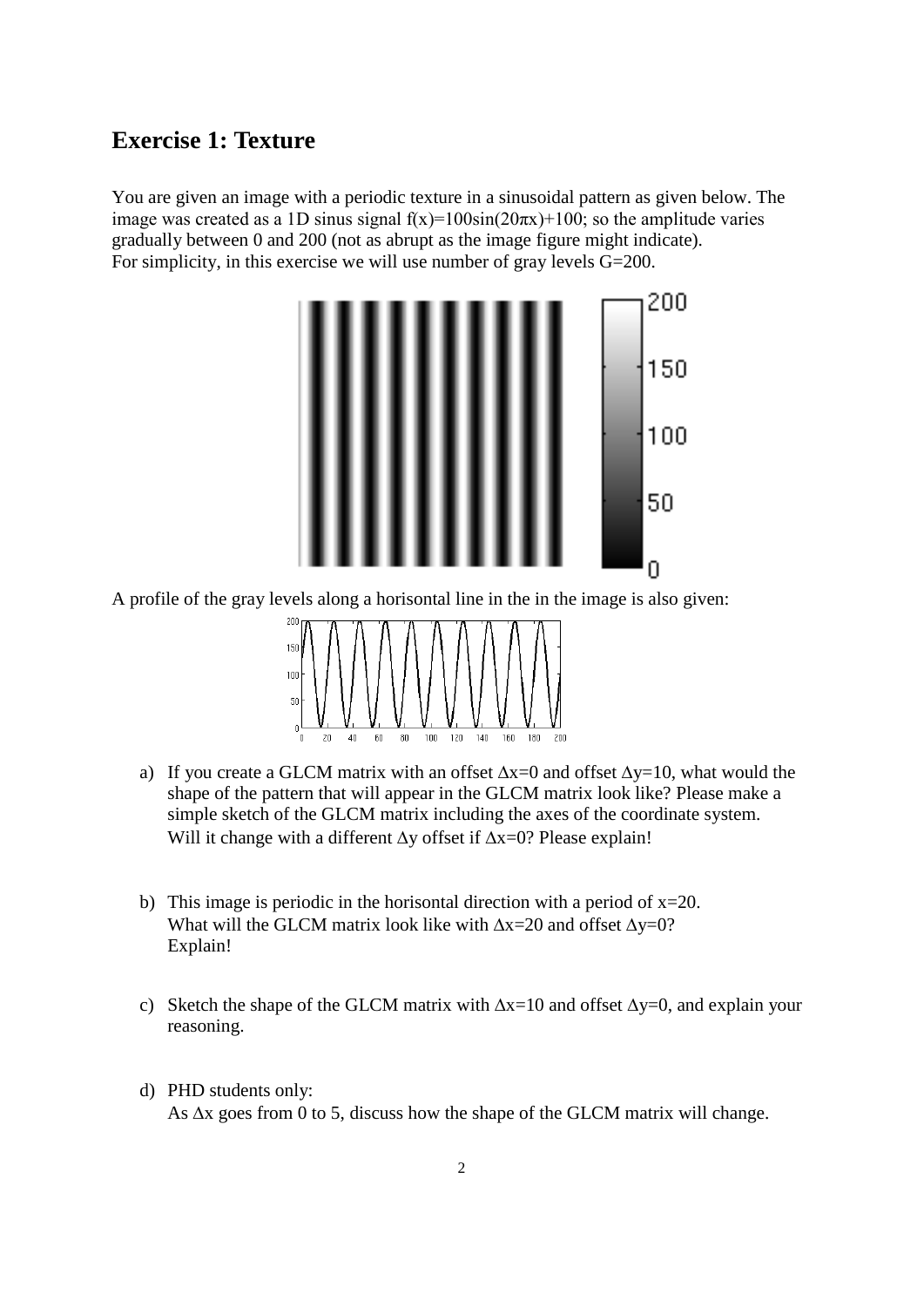#### **Exercise 2: Texture**

You are given an isotropic normalized Gray Level Cooccurrence Matrix computed with  $G = 32.$ 



- a) What can you say about the range of gray levels that theoriginal image contains?
- b) Discuss what you know about the texture in the image, how do you think the original image looks?
- c) There are several possible features that may be extracted from the GLCM. Which of the two features below will give a high feature value for the given GLCM? Entropy:

$$
E = -\sum_{i=0}^{G-1} \sum_{j=0}^{G-1} P(i,j) \times log(P(i,j))
$$

Inverse difference moment:

$$
IDM = \sum_{i=0}^{G-1} \sum_{j=0}^{G-1} \frac{1}{1 + (i-j)^2} P(i,j)
$$

Please explain your reasoning.

#### **Exercise 3: Discrimination of objects based on chain codes**

You are given a set of objects. The absolute chain code for each object is given as: Object 1: 1 7 4 4 Object 2: 1 7 5 3 Object 3: 0 5 3 0 Object 4: 6 6 4 4 2 2 0 0 Object 5: 2 0 6 4 Object 6: 7 7 5 5 2 2 2 2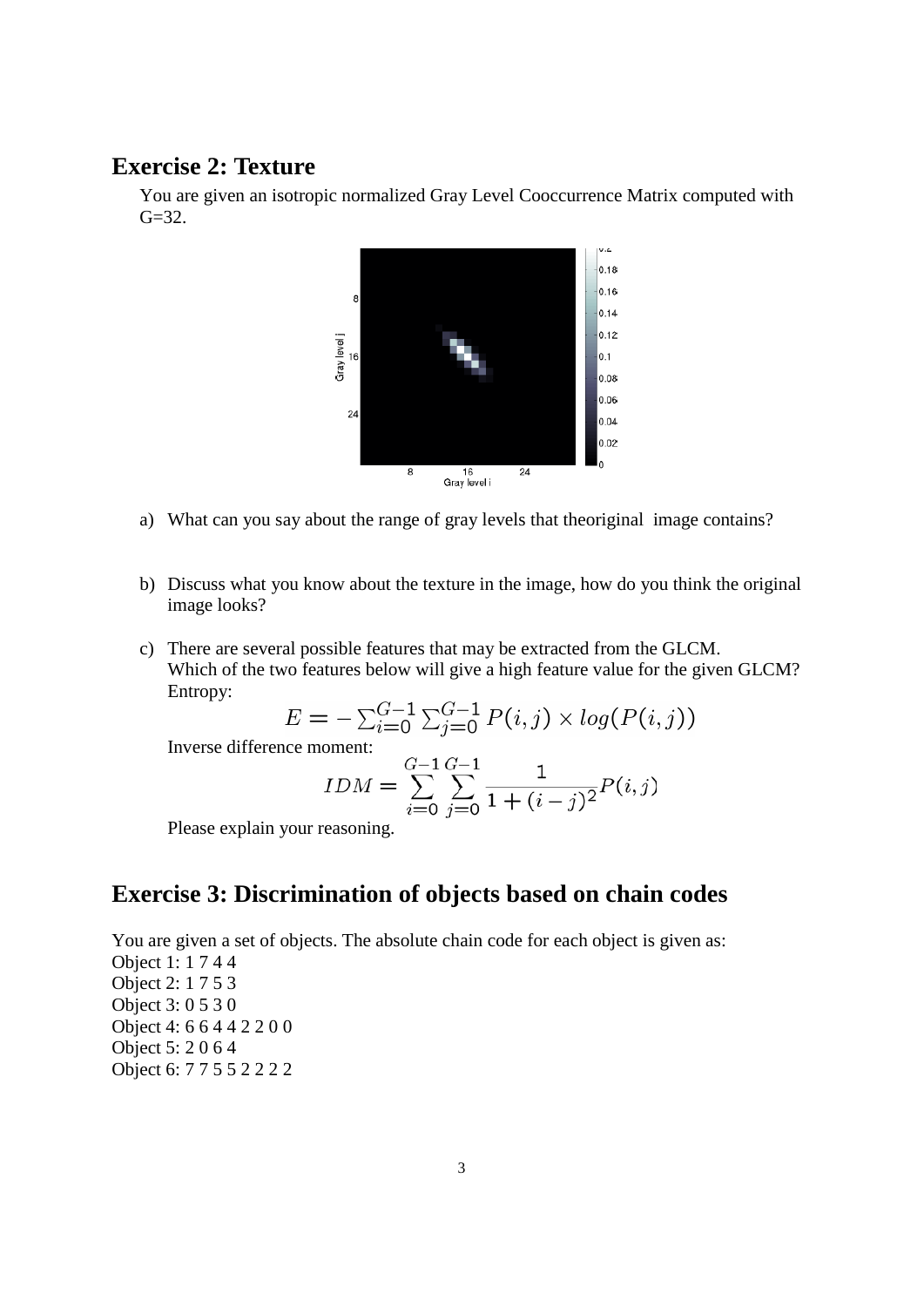- a) Draw the objects in a simple sketch. Which shapes do the objects represent?
- b) What kind of chain code would you use to best discriminate between the object types? Justify you answer. Can you use chain code to separate the two shapes classes perfectly?
- c) Phd students only: From the chain code, can you derive a new feature that is also invariant to object size?

#### **Exercise 4: Clustering and classification**

You are given the following set of data points:  $(15,7), (11,11), (13,11), (8,10), (9,9), (7,7), (7,5), (13,5), (14,4), (9,3), (11,3).$ The points are plotted in the scatter plot below.



a) Perform a K-means clustering of the points with K=3 and starting with the cluster centers (7,5), (9,9) and (11,3). You can do the clustering either by computation or geometrically. Indicate the new cluster centers on the figure. List the clusters that each point will belong to.

List the cluster centers after each iteration. How many iterations are necessary before no point will change cluster during a new iteration?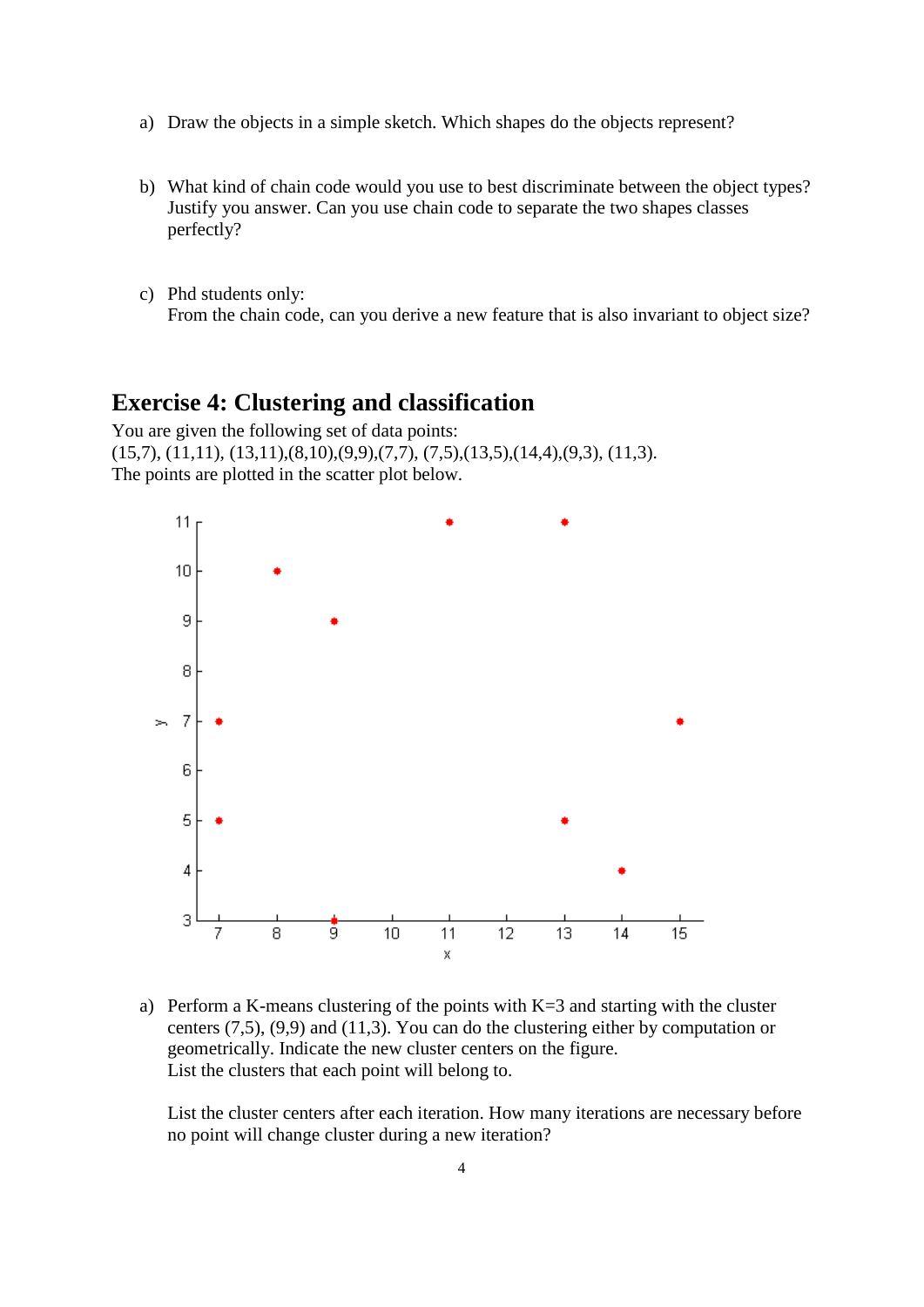- b) Assume now that you train a Gaussian classifier with equal diagonal covariance matrices with the end result from point a. Plot the resulting decision boundaries in the figure. Assume that the classes have equal prior probabilities.
- c) What is the estimated classification accuracy on the training set if this is the training set for the Gaussian classifier with 3 classes and equal diagonal covariance matrices.
- d) Consider now how the resulting classification would be if we removed one of the original cluster centers that you used in a). If you want a classification with only 2 remaining classes, and you want the resulting classes to be well described using a common covariance matrix, which cluster center would you remove?
- e) Sketch the shape of the resulting two Gaussian classes with common covariance matrix on the plot in figure 2 in the enclosure.

#### **Exercise 5: Mathematical morphology**

- a) Explain morphological opening of a binary image
- b) Given the 10x10 binary image below

|   | 0 O      |             |         | 00000000                 |      |  |                |     |   |    |   |
|---|----------|-------------|---------|--------------------------|------|--|----------------|-----|---|----|---|
|   |          |             |         | 000000000                |      |  |                | - 0 |   |    |   |
|   | 00       |             |         | 0 1 1 1 1 0 0            |      |  |                | - 0 |   |    |   |
|   |          |             |         | 0000 <b>11</b> 000       |      |  |                | - 0 |   |    |   |
|   | 00001    |             |         |                          | 1000 |  |                | - 0 |   |    |   |
|   |          |             |         | 0 0 0 0 <b>1 1</b> 0 0 0 |      |  |                | - 0 |   |    |   |
|   |          |             |         |                          |      |  | 0 <sub>0</sub> |     |   |    |   |
| 0 | $\Omega$ | $\mathbf 1$ |         | 11111                    |      |  | 0              | - 0 |   |    |   |
|   |          |             |         |                          |      |  |                |     |   |    |   |
| 0 | $\Omega$ |             | 0000000 |                          |      |  |                | - 0 |   |    |   |
|   |          |             |         | 0 0 0 0 0 0 0 0 0        |      |  |                | - 0 |   |    |   |
|   |          |             |         |                          |      |  |                |     | 0 | -1 | Ω |
|   |          |             |         |                          |      |  |                |     | 1 | 1  | 1 |
|   |          |             |         |                          |      |  |                |     |   |    | ი |

Show how the necessary steps to arrive at the **top-hat** transform of that image, using the structuring element to the right, having a centered origin. What does the top-hat transform give you in this case?